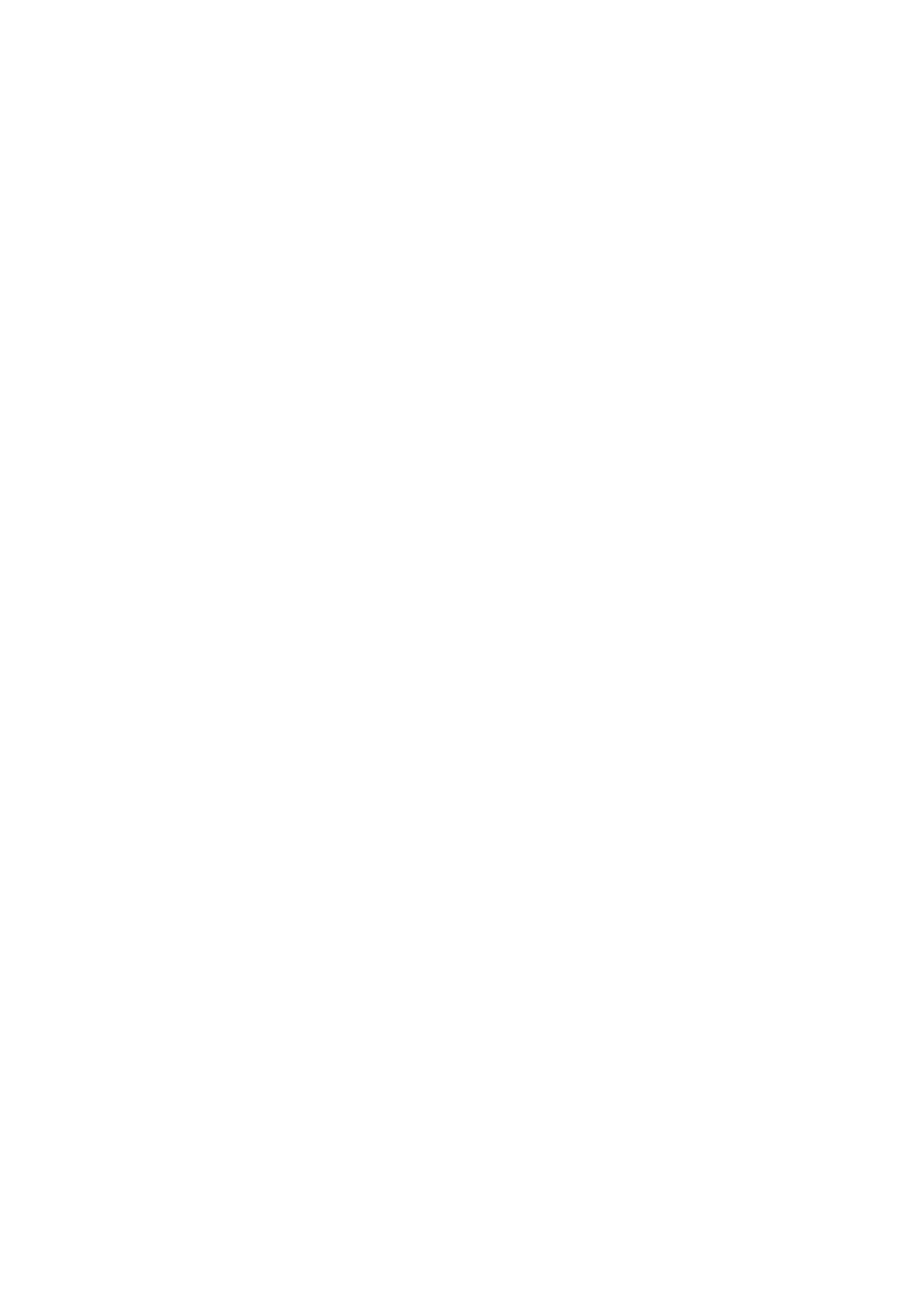# **List of representors**

| <b>Ref</b> | Representor                    | Page |
|------------|--------------------------------|------|
| 6          | <b>Canal &amp; River Trust</b> | 5    |
| 13         | <b>Environment Agency</b>      | 7    |
| 20         | <b>Highways England</b>        | 9    |
| 47         | <b>Natural England</b>         | 11   |
| 51         | <b>Cassidy &amp; Ashton</b>    | 15   |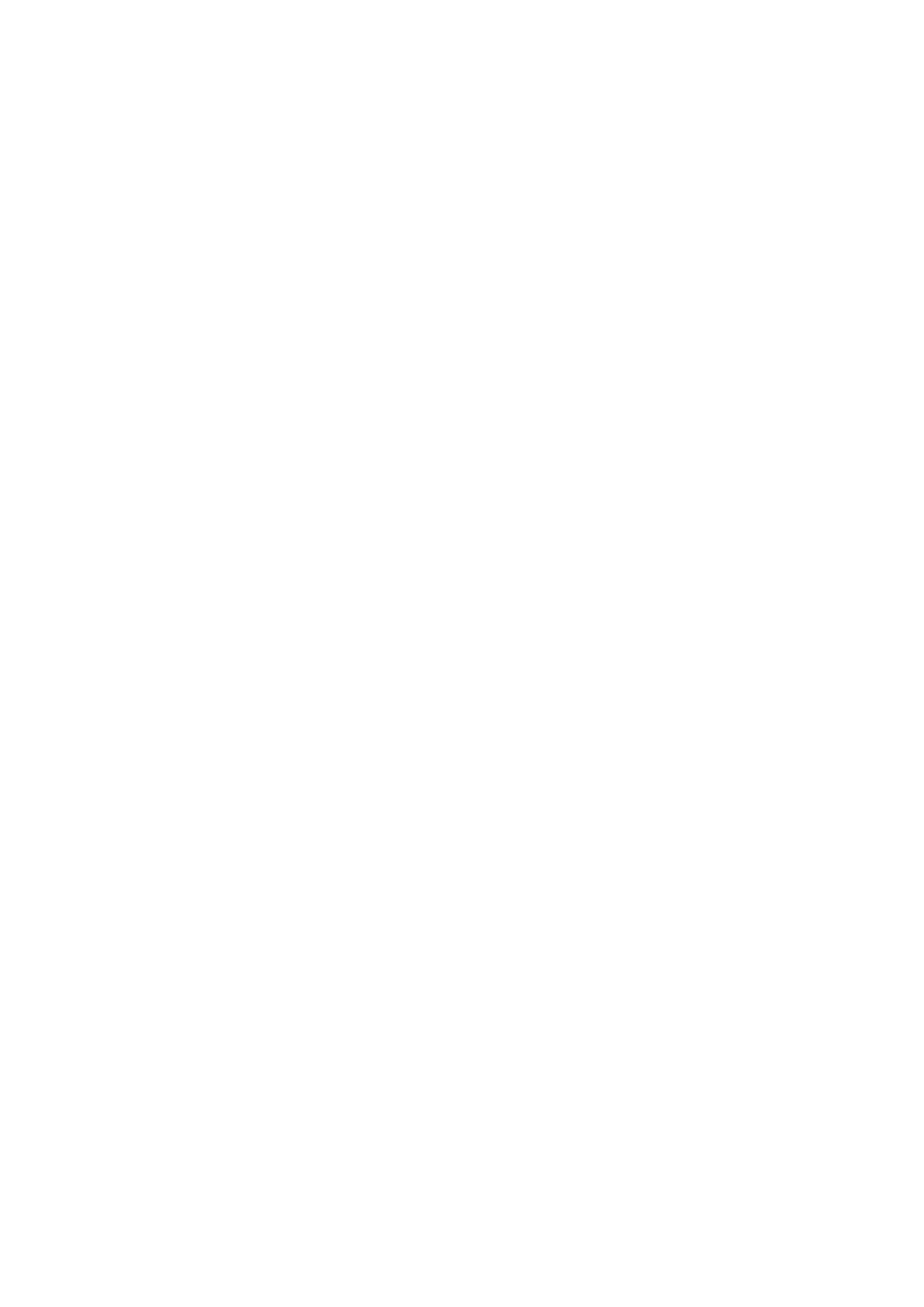#### Eddie Graves

| From:    | Tim Bettany-Simmons < Tim.Bettany-Simmons@canalrivertrust.org.uk>           |
|----------|-----------------------------------------------------------------------------|
| Sent:    | 18 July 2018 13:45                                                          |
| To:      | Planning Policy                                                             |
| Subject: | RE: CONSULTATION - Habitats Regulations Assessment Fylde Local Plan to 2032 |
|          | Report June 2018                                                            |

Dear Sir/Madam

The Trust have reviewed the HRA and have no comments to make.

Kind regards

Tim Bettany-Simmons BA (HONS), MSc, MRTPI Area Planner / Cynlluniwr Ardal

**M** 07342 057926 **E** Tim.Bettany-Simmons@canalrivertrust.org.uk **W** www.canalrivertrust.org.uk

Canal & River Trust / Glandwr Cymru, Red Bull Wharf, Congleton Road South, Church Lawton, Stoke-on-Trent, Staffordshire, ST7 3AP

From: Sally Thompson <sally.thompson@fylde.gov.uk> Sent: 28 June 2018 10:21 To: Sally Thompson <sally.thompson@fylde.gov.uk> Subject: CONSULTATION - Habitats Regulations Assessment Fylde Local Plan to 2032 Report June 2018

Dear Sir/Madam,

Following recent exchanges with the Inspector the Council have now commenced a HRA consultation exercise and this will run to 19 July following which the responses will be forwarded to the Inspector for consideration regarding her report on the local plan.

The HRA report is available on the examination web page via the link below, attached is the consultation letter which details ways in which to make representations.

http://www.fylde.gov.uk/council/planning-policy--local-plan-/www-fylde-gov-uk-examination/

Please respond to planningpolicy@fylde.gov.uk

Kind Regards Planning Policy Team

Sally Thompson Research and Information Officer Fylde Borough Council

DDI: 01253 658686

Main: 01253 658658

Have you subscribed to the Green Waste Service yet? Visit http://www.fylde.gov.uk/greenwaste Ī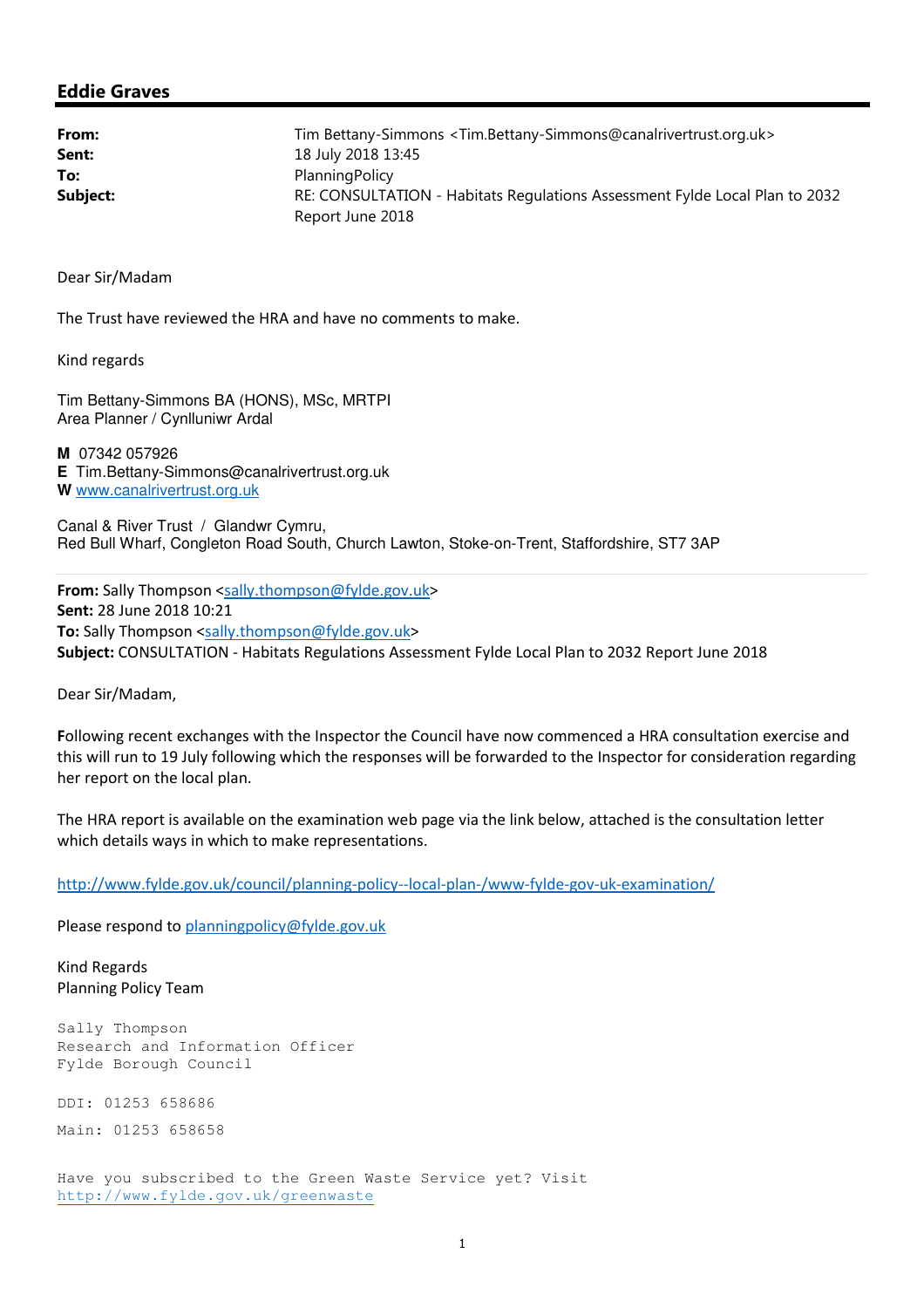How are we doing? Have your say and fill in the residents survey here: http://www.fylde.gov.uk/council/performance/residentssurvey/ Ī

Want to be kept up to date with news from your council? Sign up here http://www.fylde.gov.uk/e-alerts Ī

Visit our website for all the latest information at your fingertips: http://www.fylde.gov.uk Fylde Borough Council's email disclaimer can be found at: http://www.fylde.gov.uk/disclaimer Visit http://www.fylde.gov.uk/privacy-notices/ to see how departments at Fylde Council use the data that they hold about you and how they keep it safe.

#### **Keep in touch**

Sign up for the Canal & River Trust e-newsletter https://canalrivertrust.org.uk/newsletter Become a fan on https://www.facebook.com/canalrivertrust Follow us on https://twitter.com/canalrivertrust and https://www.instagram.com/canalrivertrust

This email and its attachments are intended solely for the use of the intended recipient. If you are not the intended recipient of this email and its attachments, you must take no action based upon them; please delete without copying or forwarding and inform the sender that you received them in error. Any views or opinions expressed are solely those of the author and do not necessarily represent those of The Canal & River Trust.

Canal & River Trust is a charitable company limited by guarantee registered in England & Wales with company number 7807276 and charity number 1146792. Registered office address First Floor North, Station House, 500 Elder Gate, Milton Keynes MK9 1BB.

#### **Cadw mewn cysylltiad**

Cofrestrwch i dderbyn e-gylchlythyr Glandŵr Cymru https://canalrivertrust.org.uk/newsletter Cefnogwch ni ar https://www.facebook.com/canalrivertrust Dilynwch ni ar https://twitter.com/canalrivertrust ac https://www.instagram.com/canalrivertrust

Mae'r e-bost hwn a'i atodiadau ar gyfer defnydd y derbynnydd bwriedig yn unig. Os nad chi yw derbynnydd bwriedig yr e-bost hwn a'i atodiadau, ni ddylech gymryd unrhyw gamau ar sail y cynnwys, ond yn hytrach dylech eu dileu heb eu copïo na'u hanfon ymlaen a rhoi gwybod i'r anfonwr eich bod wedi eu derbyn ar ddamwain. Mae unrhyw farn neu safbwynt a fynegir yn eiddo i'r awdur yn unig ac nid ydynt o reidrwydd yn cynrychioli barn a safbwyntiau Glandŵr Cymru.

Mae Glandŵr Cymru yn gwmni cyfyngedig drwy warant a gofrestrwyd yng Nghymru a Lloegr gyda rhif cwmni 7807276 a rhif elusen gofrestredig 1146792. Swyddfa gofrestredig: First Floor North, Station House, 500 Elder Gate, Milton Keynes MK9 1BB.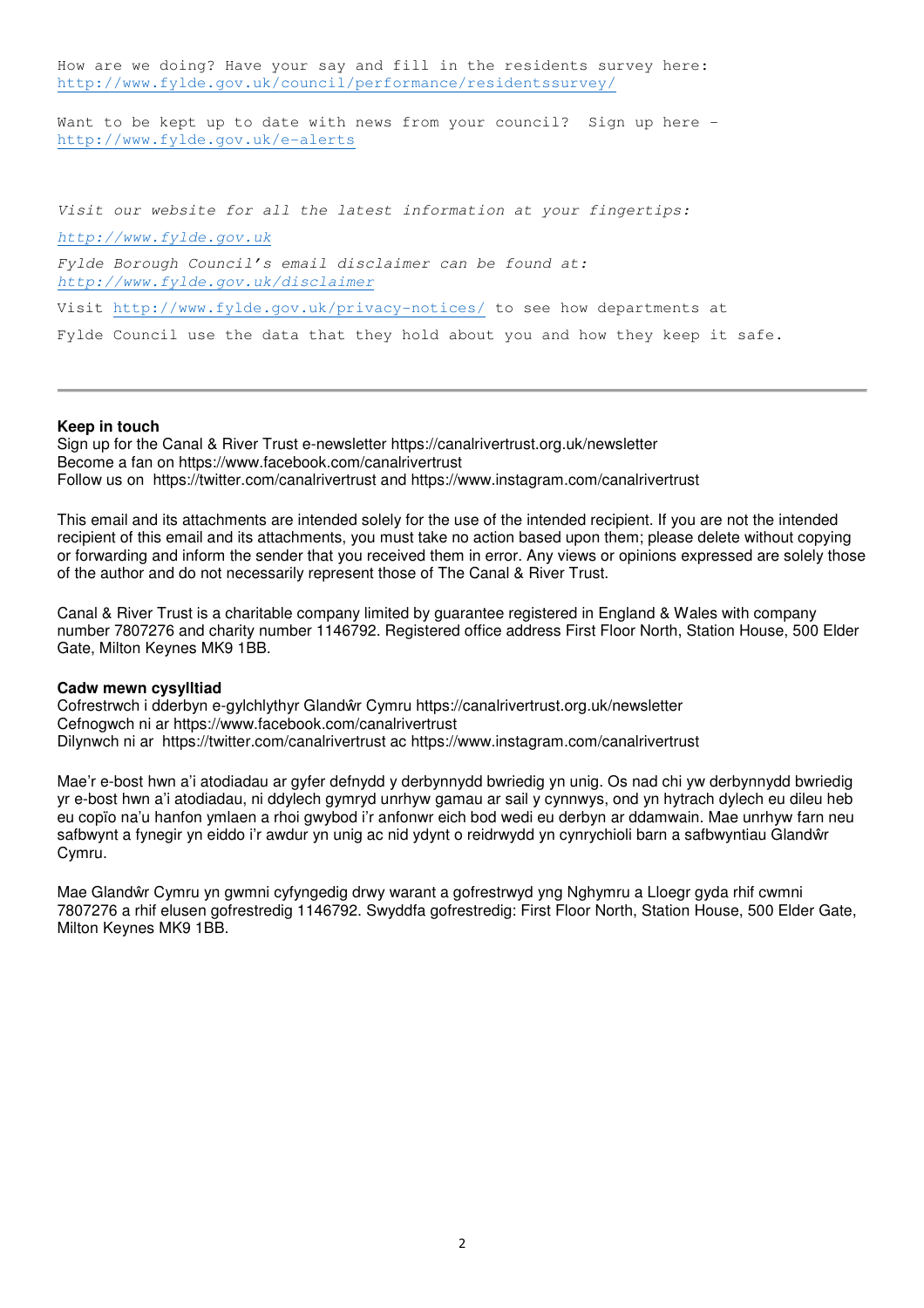Mrs Sally Thompson Fylde Borough Council Planning Policy Town Hall Lytham St. Annes Lancashire FY8 1LW

**Our ref:** NO/2012/103893/OR-08/IS1-L01 **Your ref:** EL11

**Date:** 19 July 2018

Dear Mrs Thompson

## **HABITATS REGULATIONS ASSESSMENT FYLDE LOCAL PLAN TO 2032: LOCAL PLAN HRA REPORT JUNE 2018**

Thank you for consulting us on the above report.

Natural England are the statutory consultee on HRAs, however we have considered the report in so far as it relates to our remit and on this occasion we have no comments to make.

Yours sincerely

### **Mr Alex Hazel Planning Advisor - Sustainable Places Team**

E-mail: CLPlanning@environment-agency.gov.uk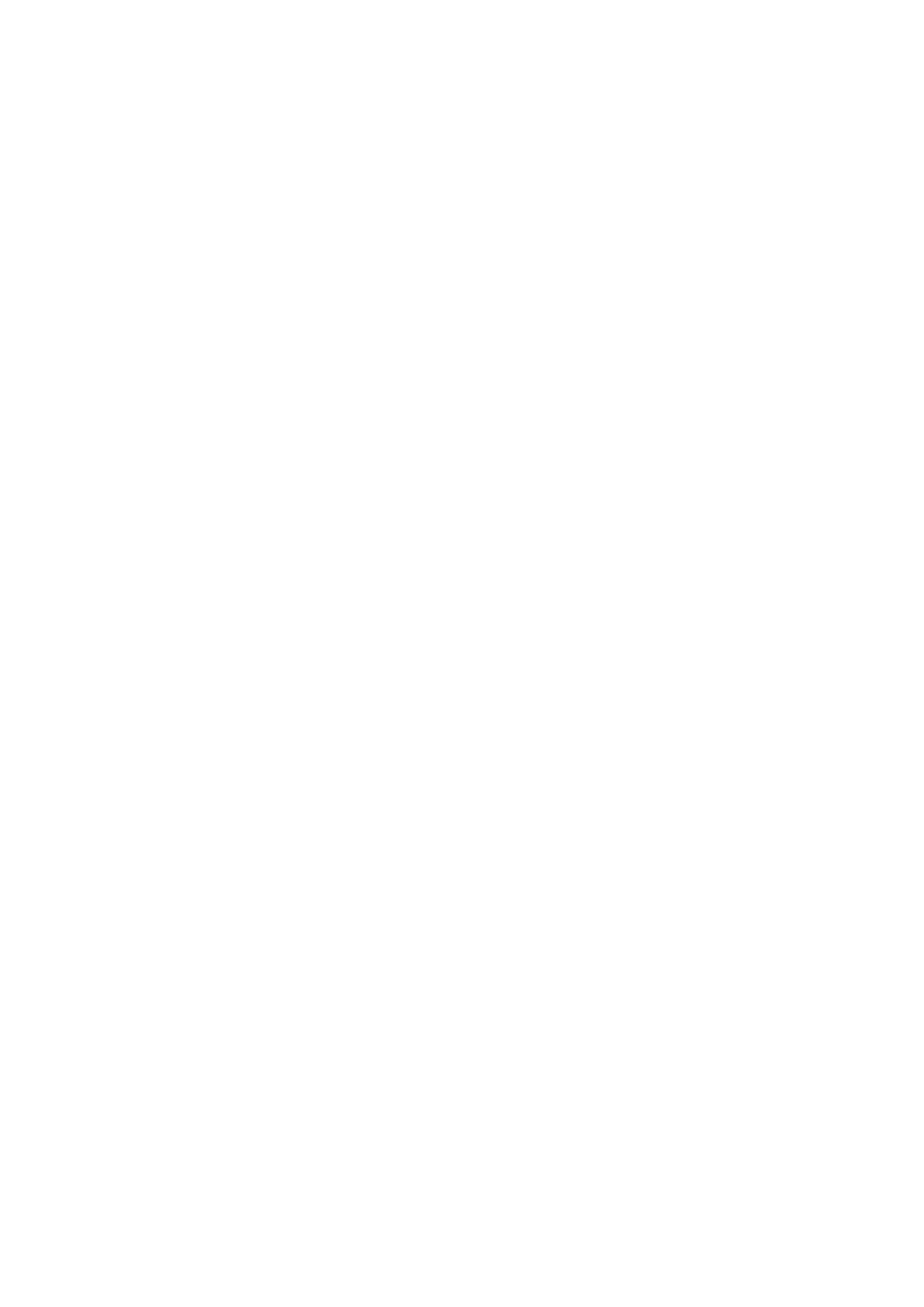#### Eddie Graves

| From:    | Hilton, Warren < Warren. Hilton@highwaysengland.co.uk>                      |
|----------|-----------------------------------------------------------------------------|
| Sent:    | 28 June 2018 11:43                                                          |
| To:      | PlanningPolicy                                                              |
| Subject: | RE: CONSULTATION - Habitats Regulations Assessment Fylde Local Plan to 2032 |
|          | Report June 2018                                                            |

Dear Sally,

Thank you for inviting Highways England to comment on the Habitats Regulations Assessment Fylde Local Plan to 2032 Report June 2018.

There are no comments that we feel we need to make on this report.

If you would like to discuss anything about this email, please contact me.

Kind regards,

**Warren Hilton, Assistant Asset Manager**  Highways England | Piccadilly Gate | Store Street | Manchester | M1 2WD **Tel**: +44 (0) 300 470 5226 Web: http://www.highways.gov.uk

From: Sally Thompson [mailto:sally.thompson@fylde.gov.uk] Sent: 28 June 2018 10:21 **To: Sally Thompson** Subject: CONSULTATION - Habitats Regulations Assessment Fylde Local Plan to 2032 Report June 2018

Dear Sir/Madam,

Following recent exchanges with the Inspector the Council have now commenced a HRA consultation exercise and this will run to 19 July following which the responses will be forwarded to the Inspector for consideration regarding her report on the local plan.

The HRA report is available on the examination web page via the link below, attached is the consultation letter which details ways in which to make representations.

http://www.fylde.gov.uk/council/planning-policy--local-plan-/www-fylde-gov-uk-examination/

Please respond to planningpolicy@fylde.gov.uk

Kind Regards Planning Policy Team

Sally Thompson Research and Information Officer Fylde Borough Council

DDI: 01253 658686 Main: 01253 658658

Have you subscribed to the Green Waste Service yet? Visit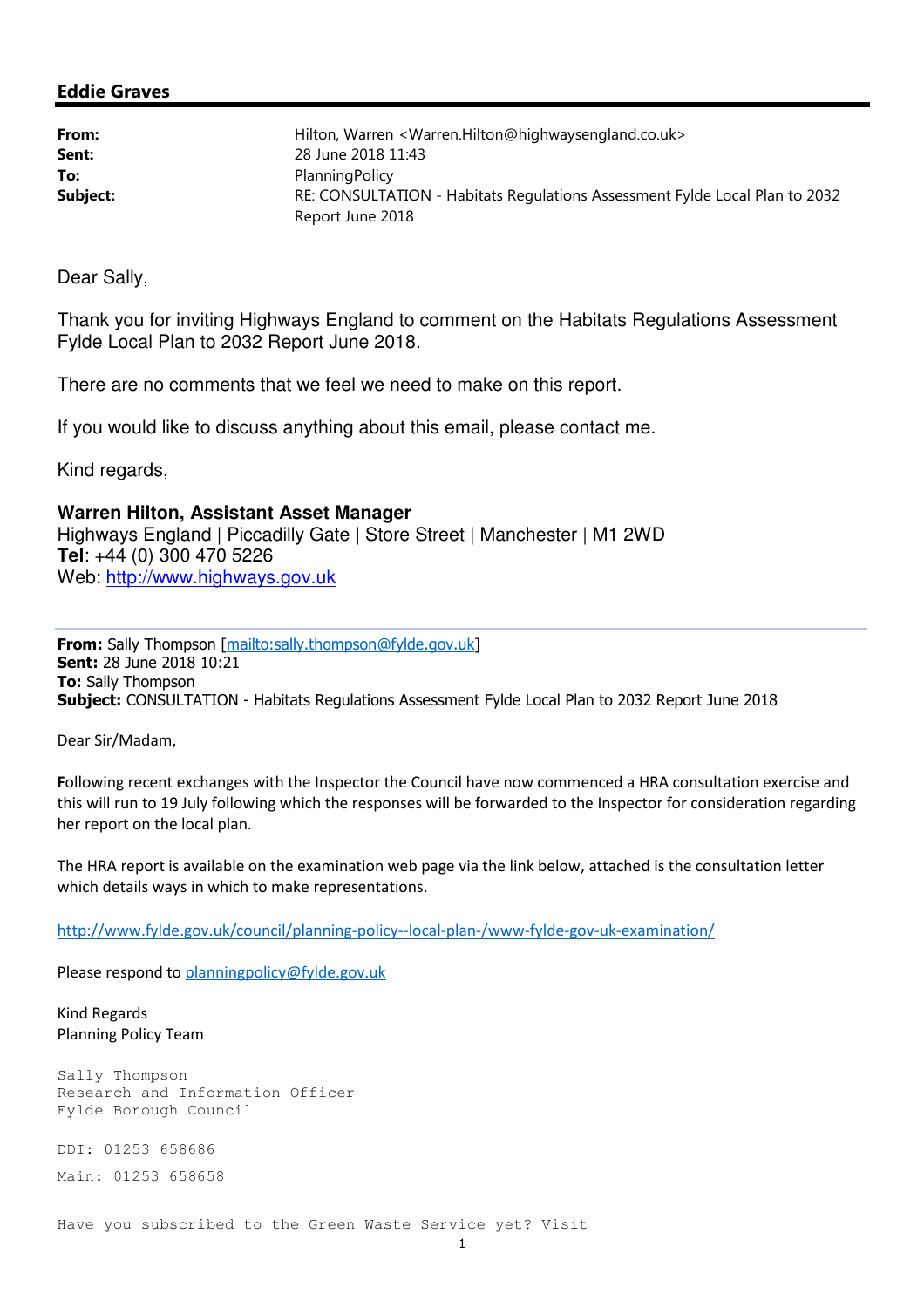http://www.fylde.gov.uk/greenwaste Ī

How are we doing? Have your say and fill in the residents survey here: http://www.fylde.gov.uk/council/performance/residentssurvey/ Ī

Want to be kept up to date with news from your council? Sign up here http://www.fylde.gov.uk/e-alerts Ī

Visit our website for all the latest information at your fingertips: http://www.fylde.gov.uk Fylde Borough Council's email disclaimer can be found at: http://www.fylde.gov.uk/disclaimer Visit http://www.fylde.gov.uk/privacy-notices/ to see how departments at Fylde Council use the data that they hold about you and how they keep it safe.

This email may contain information which is confidential and is intended only for use of the recipient/s named above. If you are not an intended recipient, you are hereby notified that any copying, distribution, disclosure, reliance upon or other use of the contents of this email is strictly prohibited. If you have received this email in error, please notify the sender and destroy it.

**Highways England Company Limited | General enquiries: 0300 123 5000 |National Traffic Operations Centre, 3 Ridgeway, Quinton Business Park, Birmingham B32 1AF |** https://www.gov.uk/government/organisations/highways-england **|** info@highwaysengland.co.uk

Registered in England and Wales no 9346363 | Registered Office: Bridge House, 1 Walnut Tree Close, Guildford, Surrey GU1 4LZ

Consider the environment. Please don't print this e-mail unless you really need to.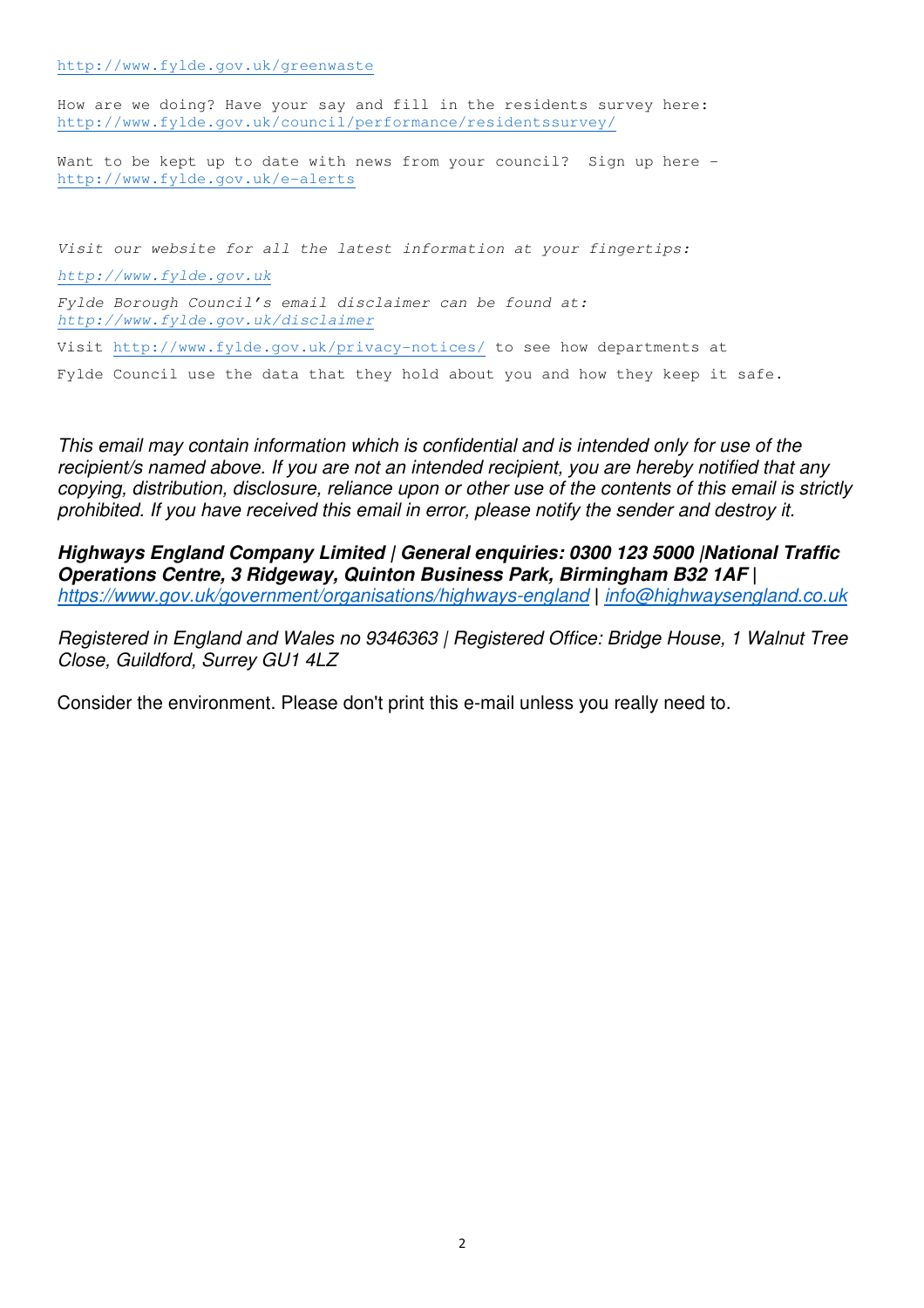Date: 18 July 2018 Our ref: 251285

FAO Sally Thompson Fylde BC

planningpolicy@fylde.gov.uk

**BY EMAIL ONLY**

Dear Sally

## **Fylde Local Plan Habitats Regulations Assessment Report – June 2018**

Thank you for your email on the above dated and received by Natural England on 28 June 2018.

Natural England is a non-departmental public body. Our statutory purpose is to ensure that the natural environment is conserved, enhanced, and managed for the benefit of present and future generations, thereby contributing to sustainable development.

We have reviewed the changes to the draft Habitats Regulations Assessment for the Fylde Local Plan to 2032 (HRA) (Arcadis, June 2018, V5 ref. 011-UA004283-EEC-0F) made as a result of *[Case](http://curia.europa.eu/juris/document/document.jsf?text=&docid=200970&pageIndex=0&doclang=en&mode=req&dir=&occ=first&part=1)  [C-323/17 People Over Wind v Coillte Teoranta](http://curia.europa.eu/juris/document/document.jsf?text=&docid=200970&pageIndex=0&doclang=en&mode=req&dir=&occ=first&part=1)* (also referred to as the Sweetman II Judgement).

We have been in several conversations with Arcadis about local plan HRAs and the impact from the Sweetman II judgement. Arcadis are aware of the need to structure the HRA correctly, how to carry out an appropriate assessment and are committed to amending the current HRA for the next iteration. However, having reviewed this version, taking all the above into account, we do not have any issues in principle to the conclusions of the HRA, providing the changes below are carried out.

### **(1) Embedded mitigation**

This term is used in the report and references Policy ENV2.

This policy is an integral part of the plan and ensures compliance with national policy to protect and enhance the natural environment. It's not required as a mitigation measure (i.e. a measure to reduce an ecological impact to an acceptable level where it is no longer deemed to risk an adverse effect on site integrity). It is not sufficient for a HRA to conclude no likely significant effect because it contains a policy to protect internationally designated sites. Any policy introduced to avoid or reduce effects should specifically deal with the issue that it causing an effect. Taking this into account we recommend the removal of this term.

### (2) **Structure of the HRA**

We also suggest that the report is re-structured under the following principle headings to clearly demonstrate that the steps of the Habitats Regulations have been undertaken:

#### 1 - Likely Significant Effect (LSE) test

To clarify, where there is LSE alone, these sites and/or policies need to be taken to Appropriate Assessment alone. Where there is no LSE alone, these sites need to be assessed in-combination with other plans or projects to establish if, together, they result in a likely significant effect that needs to be considered at Appropriate Assessment, taken into account other plans and projects

2 - In-combination assessment of likely significant effects ruled out alone .



T 0300 060 3900



Customer Services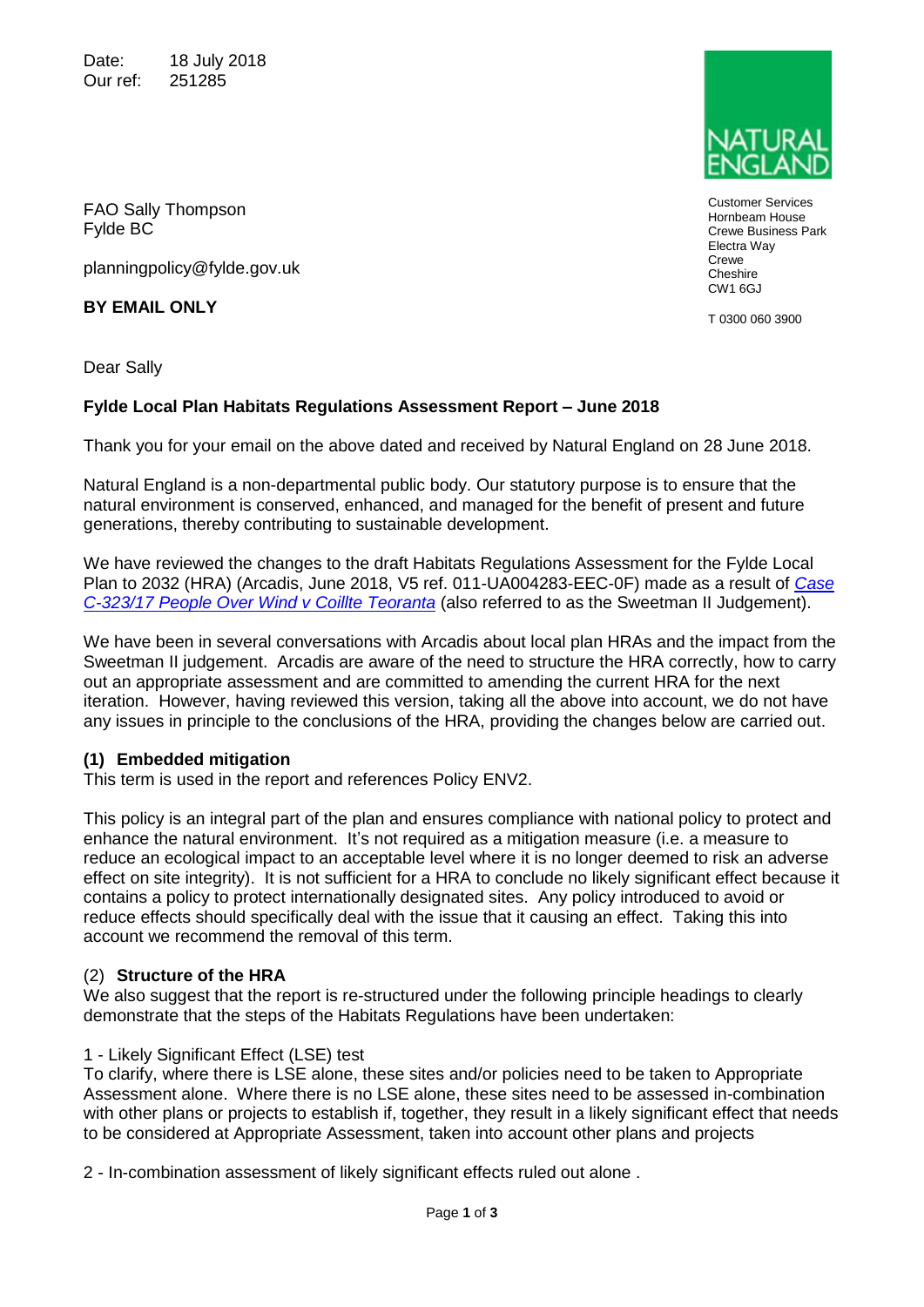This assessment should come next and should include consideration of the *Wealden District Council v. Secretary of State for Communities and Local Government, Lewes District Council and South Downs National Park Authority* [2017] EWHC 351 in terms of in-combination effects relating to air pollution.

#### 3 - Appropriate Assessment (AA)

This stage needs to assess the identified likely significant effects in detail on the features of the European site, considering the site's conservation objectives.

First, the AA must look at the potentially damaging aspects of each site allocation and/or policy and the potential effects on the site features and conservation objectives and characterise the impacts in terms of their likelihood, nature, scale, severity and duration. This assessment needs to include a consideration of the impacts on;

- The extent and distribution of qualifying habitats and species,
- The abundance and spatial distribution of qualifying species or assemblages,
- The structure of the qualifying habitat, which should not be affected in terms of abundance and diversity,
- The physical, chemical and biological processes that support the qualifying habitat to ensure these are not affected.

The AA must then look at any potential mitigation measures, to determine if they can reduce the likelihood, nature, scale, and duration of the effect to a lower level. The appropriate assessment should seek mitigation measures that are capable of implementation and will reduce the impact to the lowest level possible. Any residual effects after applying mitigation should also be considered alone and in-combination.

We note that you have taken five site allocations, with existing planning permission/project level HRAs, forward to AA. The planning permissions granted and project level HRAs undertaken are specific to that development and if the developments didn't go ahead, the site allocation would still exist. Therefore the AA must assess the potential impact of the site allocation. You can use evidence from the project level HRAs to support the conclusion. It is therefore likely that the outcomes of the AA in relation to these sites is 'no adverse integrity on European sites subject to mitigation being applied'. If this is the case, as recently instructed by an Inspector at a recent examination, the Local Plan Policy for that allocation must also include mitigation requirements.

Therefore, this may also necessitate a change to the local plan policy for each allocation. With respect to project stage mitigation the site policies concerned should include reference to what measures are required at application stage and should also reference the need for an Appropriate Assessment to include the details of the scheme that are (potentially) not yet known at the plan-level stage.

This could include;

- *1) Timings of construction works to avoid the wintering period (October – March inclusive),*
- *2) The erection of acoustic & visual screening throughout the construction period,*
- *3) Barriers to prevent debris entering the nearby watercourse/ designated site*

### **(3) The Integrity Test**

This is the conclusion of the Appropriate Assessment which should include the decision - whether it can be ascertained that the project will not have an adverse effect on the integrity of the European / Ramsar sites, taking into account the proposed mitigation

If you have any queries relating to the advice in this letter please contact me on 0208 225 7506.

Yours sincerely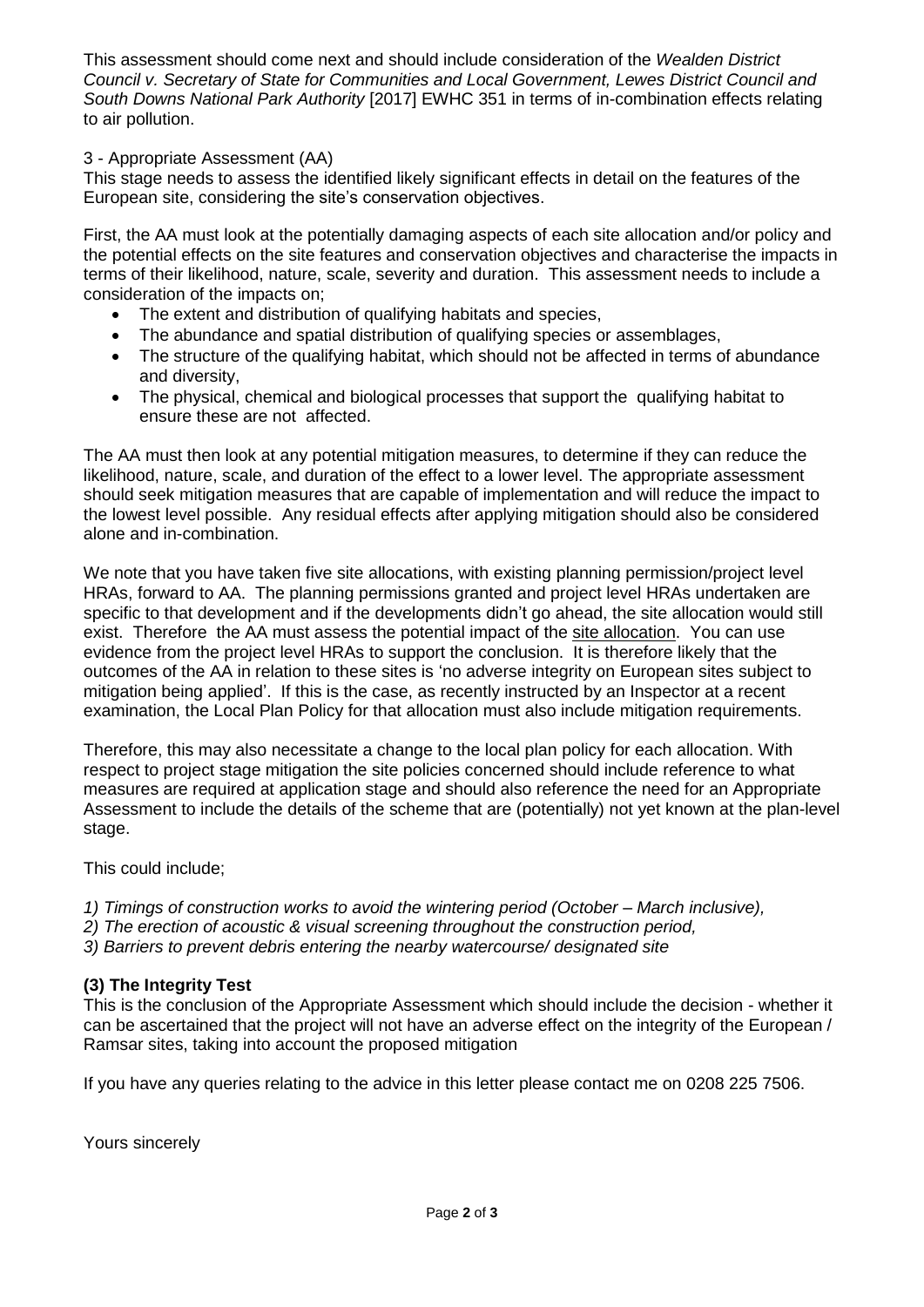Miss Elizabeth Knowles Lead Adviser Cheshire, Greater Manchester, Merseyside & Lancashire Area Team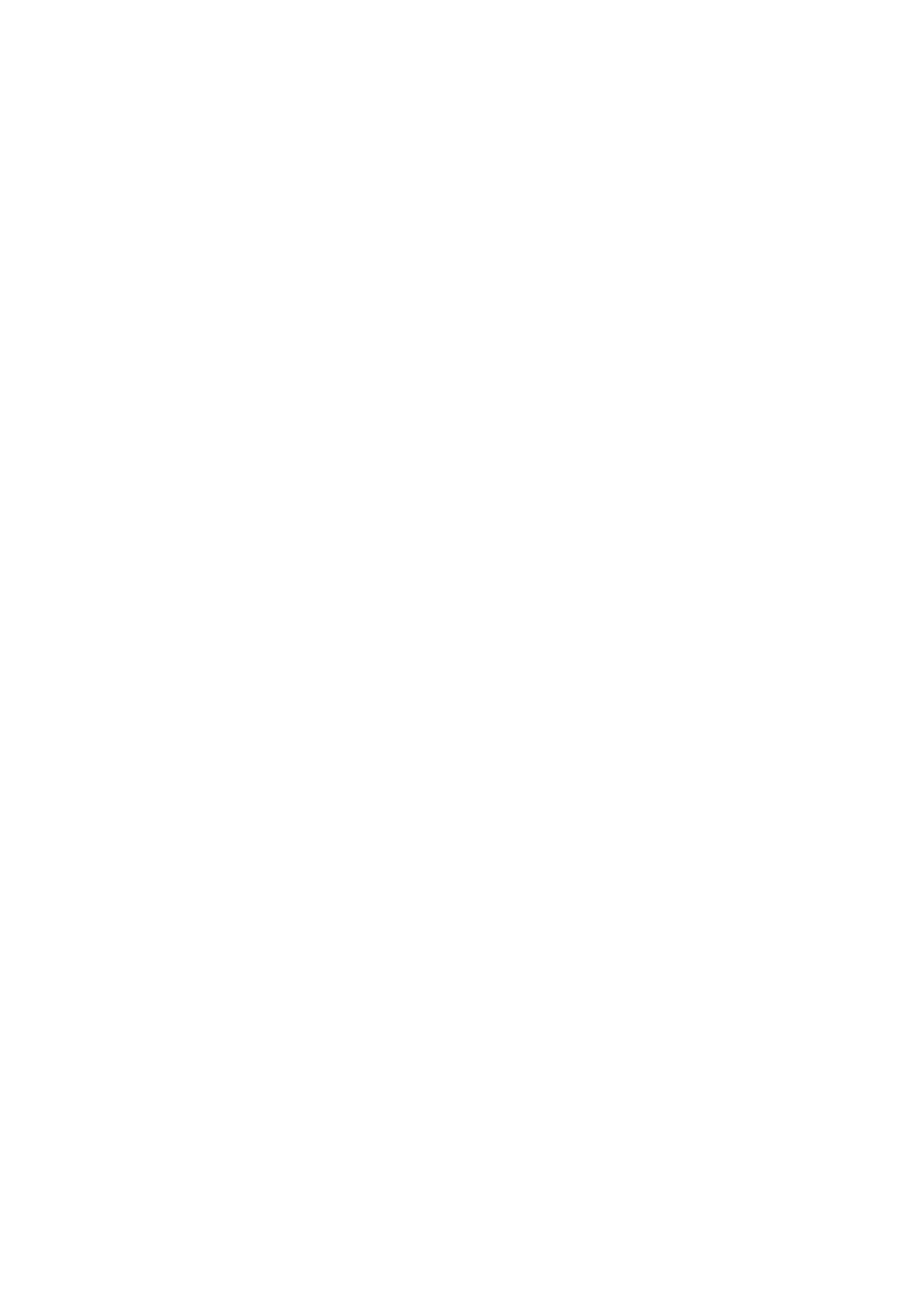### Eddie Graves

| From:    | Alban Cassidy <albancassidy@cassidyashton.co.uk></albancassidy@cassidyashton.co.uk>          |
|----------|----------------------------------------------------------------------------------------------|
| Sent:    | 19 July 2018 10:37                                                                           |
| To:      | Planning Policy                                                                              |
| Subject: | Habitats Regulations Assessment Fylde Local Plan to 2032: Local Plan HRA Report<br>June 2018 |

Dear Julie

I refer to the above document which appears to have been put together in something of a rush.

In particular I note the document states the following:

1.2.1 This HRA Report has been produced following the recent Court of Justice of the European Union (CJEU) judgement (People over Wind & Sweetman v Coillte Teoranta Case C-323/17), dated 12th April 2018, in Ireland. 1.2.2 The ruling stated: 1.2.3 'Article 6(3)………. must be interpreted as meaning that, in order to determine whether it is necessary to carry out, subsequently, an appropriate assessment of the implications, for a site concerned, of a plan or project, it is not appropriate, at the screening stage, to take account of measures intended to avoid or reduce the harmful effects of the plan or project on that site.'

1.2.4 This HRA Report has been produced to ensure that the HRA of the Fylde Local Plan is legally compliant, and therefore supersedes the previous HRA Screening Report (May 2017) and Modifications Addendum (April 2018).

1.2.5 This report comprises the first and second stages in the HRA process, commonly referred to as Screening (stage 1) and Appropriate Assessment (AA). The Screening stage identifies whether or not the Fylde Local Plan is likely to result in significant effects upon one or more European sites, either alone or in-combination with other plans or programmes and whether or not an Appropriate Assessment will be required. The AA stage looks at those policies/ allocation sites where likely significant effect cannot be ruled out and assesses the potential for adverse effect on the integrity of the European sites considered in the assessment. The need for mitigation to off-set any potential impacts is discussed within the AA. Further details on the HRA stages are provided in Section 3."

On reviewing the June 2018 Report it appears that, notwithstanding the CJEU judgement, there remain a number of sites where mitigation seems to have been taken into account during the assessment process, contrary to the above. This is amplified on the conclusion at 10.1.2 in particular.

Clear demonstration of this is provided in Table 17 which refers to the assessment with mitigation in place.

To satisfy the requirements of the CJEU judgement an assessment should have been taken prior to the effects of mitigation as a separate process which would appear not to be the case.

I also note there is no further comment from Natural England in respect to the revisions which further undermines the document. Until this is received the document should not have been issued and should be held in abeyance.

The document should therefore be withdrawn until these issues have been addressed in order to ensure it is legally compliant as otherwise the whole Local Plan process is undermined.

Regards

Alban Cassidy

Alban Cassidy BA (Hons) Cert. Ecol. MSc MIEMA MRTPI C.Env **Director** 

Chartered Town Planner and Environmental Consultant